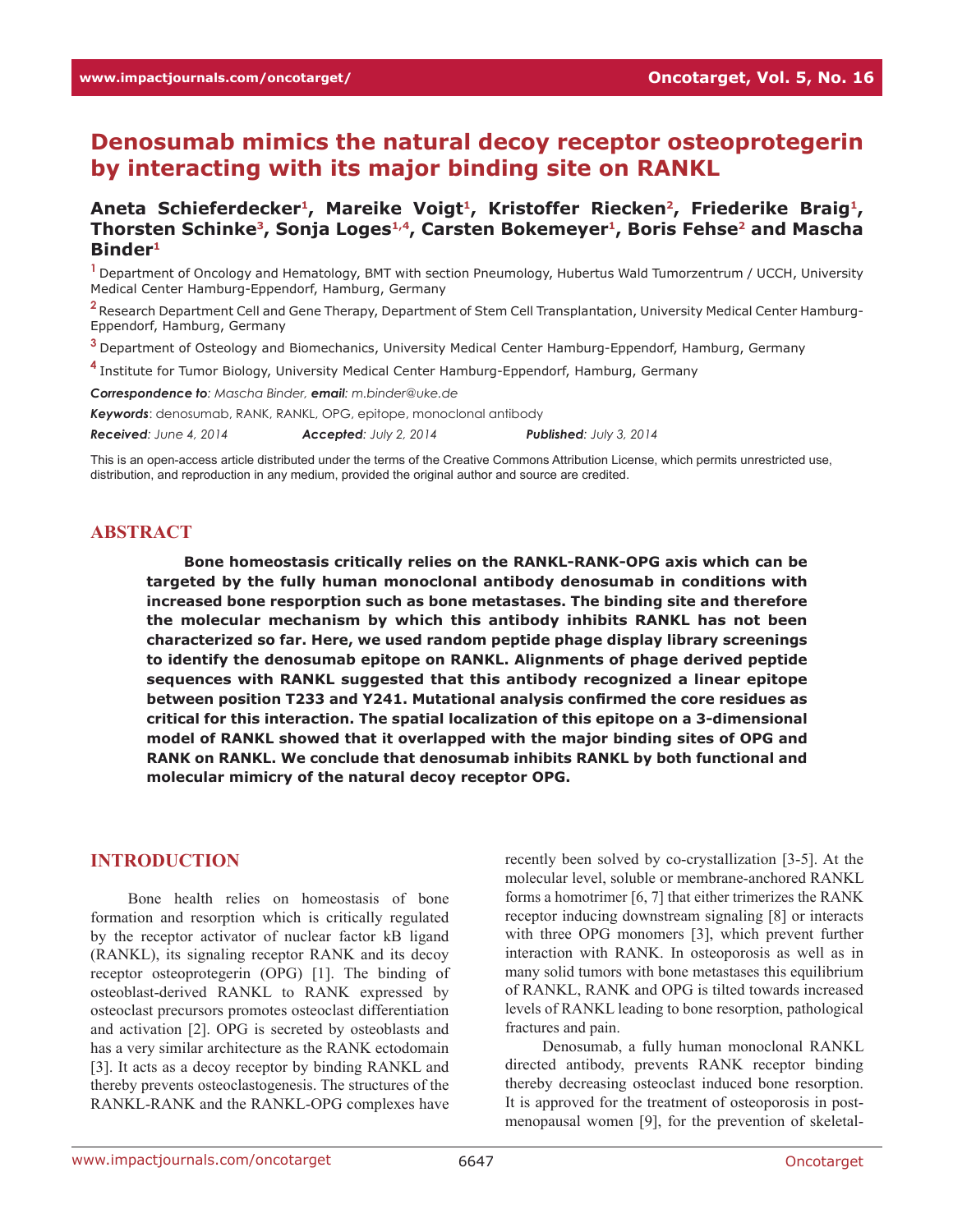related events in patients with bone metastases [10-12] and as a preventive measure in patients undergoing hormonedeprivation in the treatment of breast and prostate cancer [13, 14]. New potential fields of application continue to arise such as the prevention of metastatic spread to the bone [1]. Despite its widespread clinical application, the precise binding site of denosumab has remained unknown.

Here, we set out to determine the denosumab epitope on RANKL to explore its mechanism of action at the molecular level. Since OPG serves as a natural decoy receptor for RANKL, we wished to establish the spatial relationship between the antibody's epitope, the OPG binding site and the critical residues for RANK binding on RANKL.

# **RESULTS**

# **Random peptide phage display library screenings reveal a peptide motif specifically binding to denosumab**

Linear 12mer and cyclic 7mer random peptide phage display libraries were screened on denosumab for epitope-mimicking peptides. Over three consecutive panning rounds, selectively binding phage were enriched (Figure 1A). Subsequently, single phage clones interacting specifically with denosumab were identified (Figure 1B). Overall, the sequenced phage clones showed a common consensus motif (Table 1). The most dominant clone CTHYMQLAC which made up 50% of sequences displayed strongest binding to denosumab and was therefore considered to mimic most reliably the presumed denosumab epitope on RANKL.



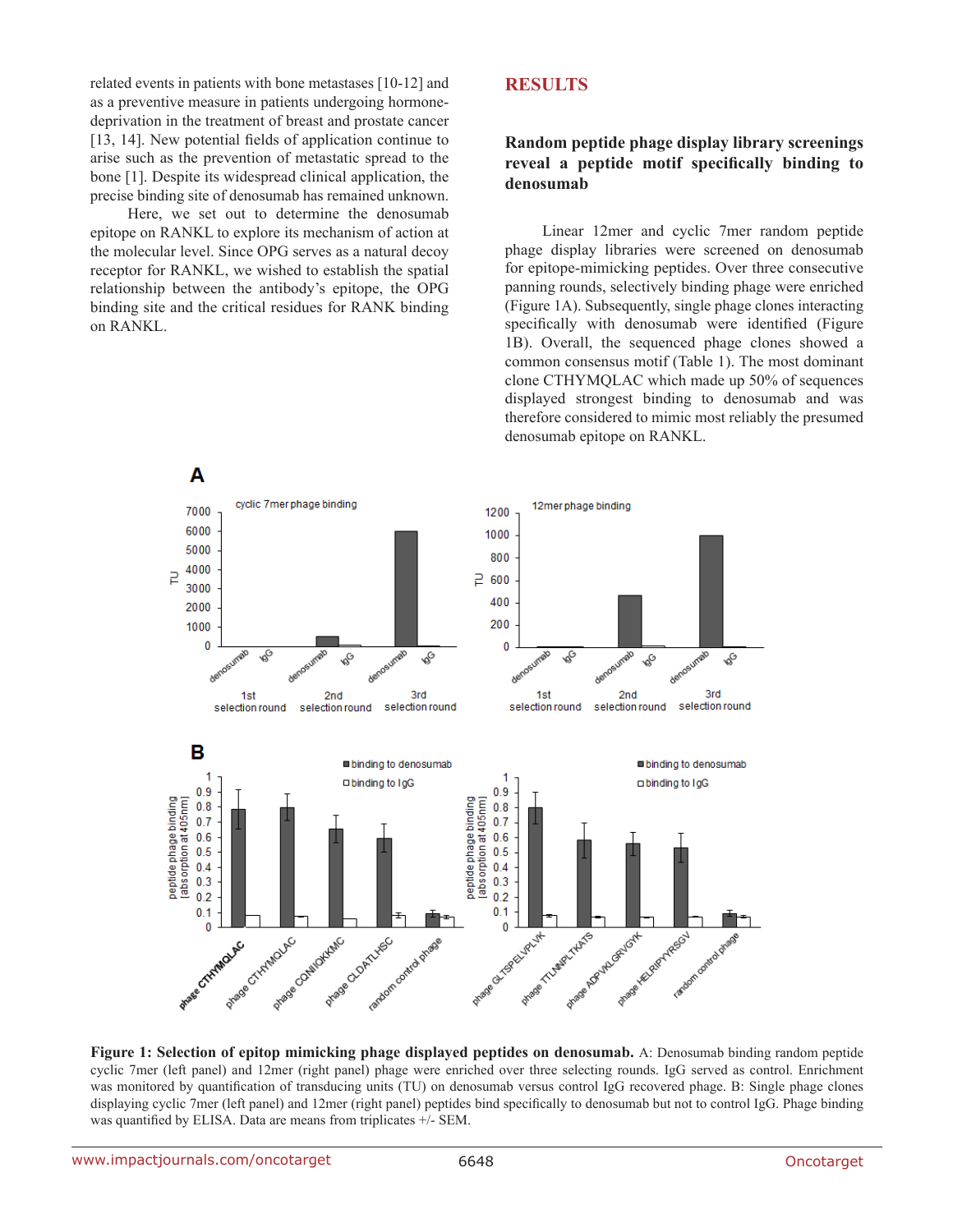| amino acid insert sequence                         | No. of clones |
|----------------------------------------------------|---------------|
| СТНУМОЬАС                                          |               |
| G L T S P E L V P L V K                            |               |
| CLSQLRSNC                                          |               |
| Q N I I Q K M C                                    |               |
| CLDATLHSC                                          |               |
| T T L N N P L T K A T S                            |               |
| A D P V K L G R V G Y K                            |               |
| H E L R T P Y Y R S G V                            |               |
| presumed epitope $(233)$ T E Y L Q L M V Y $(241)$ |               |

**Table 1: Peptide sequences derived from phage display library screenings on denosumab.\***

\* Sequences are displayed using the single letter amino acid code. A 12mer and a cyclic 7mer library were used for the screening.

# **Denosumab epitope-mimicking peptides are homologous to a linear peptide strand on RANKL**

We used the Mimox algorithm [15] to map the most dominant denosumab-binding peptide to the 3-dimensional surface of RANKL presuming that the peptide may mimic either a linear or conformational epitope. The software suggested a high degree of homology to a linear strand between T233 and Y241 of the protein. The presumed antibody's epitope sequence not only shared sequence homology to the most dominant epitope mimic but also to most of the remaining epitope mimics identified by our



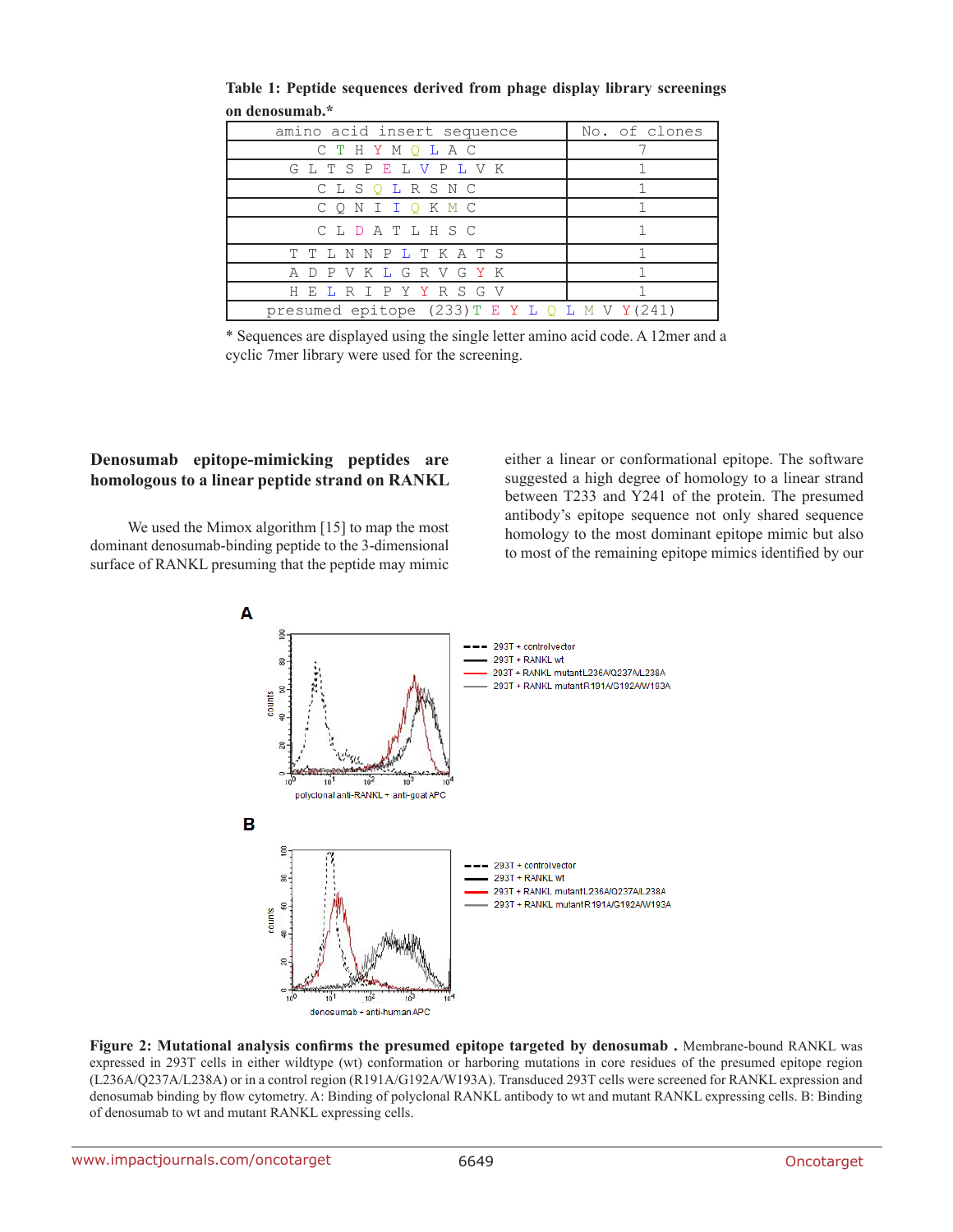screening.

#### **Mutation of the presumed linear epitope abrogates binding of denosumab to RANKL**

Next, we set out to definitively confirm the presumed epitope region by mutational analysis. Therefore, we cloned and expressed the wt RANKL protein in its membrane-bound form in eukaryotic 293T cells by lentiviral transduction. Both a polyclonal RANKL antibody and denosumab bound selectively to the transfected 293T cells (Figure 2). The core amino acid positions L336/Q237/L238 of the presumed epitope were then mutated to alanine by site-directed mutagenesis using the primers displayed in Supplementary Table



**Figure 3: 3-dimensional model of the RANK-RANKL-OPG-denosumab interaction.** A: Lateral view (left) and bottom-up view (right) of the human RANKL trimer (light grey) in complex with three OPG monomers (dark grey). This model was adapted from Luan et al. [pdb 3URF] [3]. B: Dimer of human RANKL (left) and its complex with OPG (right). Amino acid residues of OPG binding site I (green) and binding site II (blue) on RANKL are displayed. Model and residues were adapted from Luan et al. [pdb 3URF] [3]. In red, the denosumab epitope is shown. C: Dimer of murine RANKL (left) and its complex with murine RANK (right). Amino acid residues of RANK binding site I (green) and binding site II (blue) on RANKL are displayed. Model and residues were adapted from Nelson et al. [pdb 4GIQ] [4]. In red, the denosumab epitope is shown.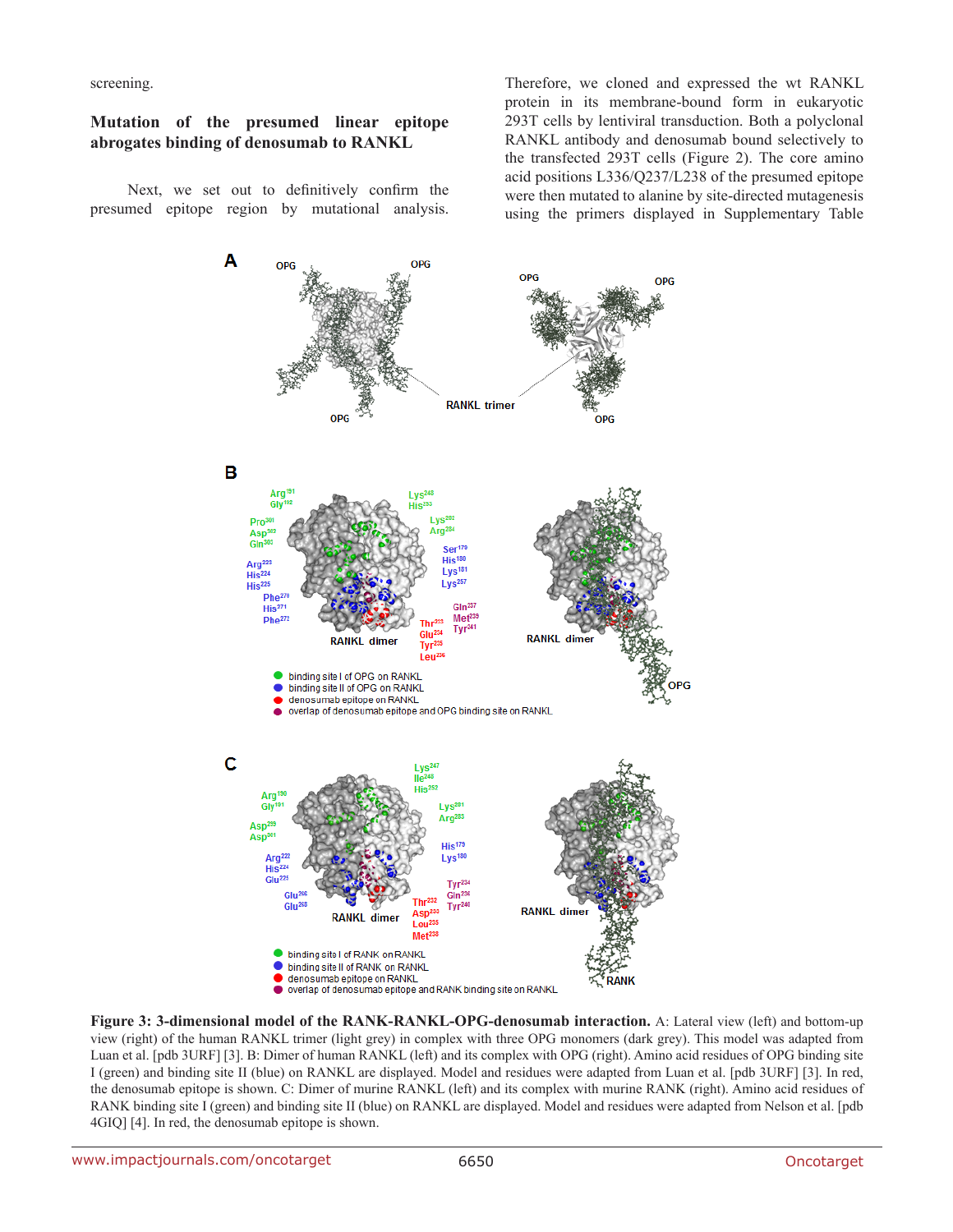1. While a polyclonal RANKL directed antibody still recognized mutant RANKL, suggesting that the protein was displayed correctly on the cell surface, binding of denosumab to mutant RANKL was completely abrogated (Figure 2). In the RANKL control mutant (R191A/G192A/ W193A), denosumab binding was preserved (Figure 2). This mutational analysis substantiated our hypothesis that (233)TEYLQLMVY(241) is the epitope targeted by denosumab.

# **Critical amino acid residues of the denosumab epitope overlap with the major binding site II of OPG on RANKL**

Since RANKL has been crystallized in complex with OPG (structural model shown in Figure 3A) and the two binding sites of this natural antagonist of RANKL are known, we wished to explore the spatial relationship between the denosumab epitope and the OPG binding site on RANKL. We therefore displayed both OPG interaction sites on a 3-dimensional model of RANKL (Figure 3B). Interestingly, we found that the denosumab epitope overlapped with the major binding site (binding site II) of OPG on RANKL which corresponds to the major binding site of the RANK receptor on RANKL (Figure 3C). This suggested that denosumab mimics the natural decoy receptor OPG at the molecular level and thereby prevents RANK binding and subsequent bone loss.

# **DISCUSSION**

The RANKL-RANK-OPG molecular triad critically regulates bone homeostasis and is therefore considered an attractive target for the treatment of osteopenic conditions. While a number of potential targeting approaches are under investigation (RANK-Fc, OPG-Fc, OPG peptidomimetics, RANKL vaccination) [16], the monoclonal RANKL inhibiting antibody denosumab is currently the most established targeted agent and has been approved for the treatment of osteoporosis and bone metastases. Moreover, denosumab prevents osteopenia in patients undergoing hormone-deprivation therapy in breast and prostate cancer and potential new fields of application are currently under investigation.

Here, we analyzed the so far unexplored molecular interaction between denosumab and RANKL by using random peptide phage display library screenings. This is an elegant technical tool to recover epitopemimicking peptide sequences, which may be used to deduce the exact binding site of a given antibody within the parental antigen. This technology is particularly useful in identifying linear epitopes, but may also be used to explore discontinuous, structural epitopes if complemented with structural mapping software tools [15, 17, 18]. Alignment of our phage display derived peptide

motif with RANKL suggested that the antibody targets a short linear epitope which could be confirmed by binding studies of mutant RANKL. Interestingly, we found that the epitope overlaps with critical amino acids within the previously characterized binding sites of OPG and RANK on RANKL. Importantly, denosumab targets amino acid residues located in one of the two OPG binding sites previously identified by co-cristallization [3]. This binding site II has been found to be especially critical for OPG binding and largely overlaps with the RANK-RANKL interaction site underlining the significance of this region for therapeutic targeting.

In addition to complementing our knowledge about ligand-receptor-antibody interactions, our data may be seen in the context of novel (preventive) targeting strategies for osteopenic conditions. Since the currently established passive targeting with RANKL directed antibody warrants continuous antibody application, direct immunization using immunogenic peptides which mimic RANKL peptide strands involved in RANK recognition could be an attractive alternative treatment strategy. Our peptide CTHYMQLAC may be suitable for this purpose since it mimics the denosumab epitope proven to be appropriate for therapeutic targeting. Such approaches, however, have to bear in mind potential pitfalls such as the natural tolerance of the immune system towards self proteins and the pronounced immunosuppression in patients with advanced cancer possibly impairing efficient humoral immune responses.

Taken together, these data reveal the structural basis for the inhibition of RANKL by denosumab and show that this therapeutic antibody functionally and molecularly mimics the naturally occuring RANKL antagonist OPG.

# **MATERIALS AND METHODS**

#### **Random peptide phage display screening**

The cyclic 7mer and linear 12mer libraries were purchased from New England Biolabs. Screenings on denosumab (Xgeva®, Amgen) were performed after twofold negative selection on polyclonal IgG (Intratect®, Biotest) essentially as previously described [19-21]. Random clones were amplified after three selection rounds and tested for selective binding to denosumab by Enzymelinked immunosorbent assay (ELISA) as suggested by the manufacturer. Selectively binding phage were sequenced (Seqlab). Phage displaying the random peptide YMTPPLSSQQKS were used as control.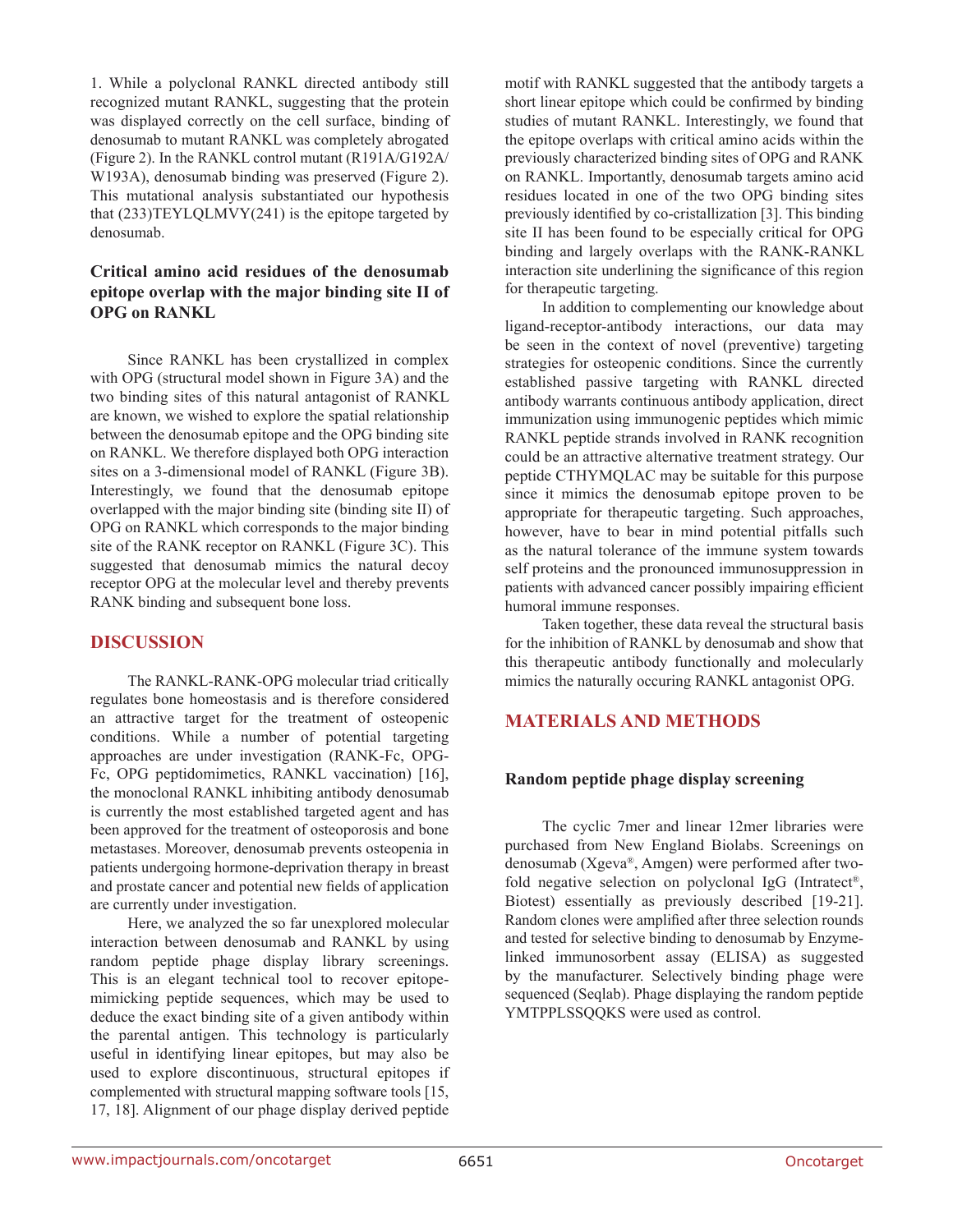### **Mapping of epitope mimics with the 3-dimensional structure of RANKL**

The MIMOX algorithm was used to align the most dominant phage displayed peptide with accessible amino acids on the 3-dimensional structure of RANKL [15]. The algorithm is freely available as a web-based tool (http:// immunet.cn/mimox/).

# **Cloning of membrane-bound RANKL into lentiviral vector**

Human RANKL cDNA (codon optimized for eukaryotic expression) was purchased from Invitrogen, digested with NotI (NEB) and EcoRI (NEB) and cloned into the third-generation self-inactivating HIV-1 derived lentiviral vector LeGO-iG3, a derivative of LeGO-iG2 [20]. The integrity of the fragment in the final vector was verified by sequencing. LeGO-G2 encoding only enhanced green fluorescent protein (eGFP) served as control.

# **Mutagenesis of RANKL constructs**

RANKL mutant constructs were generated using the QuikChange XL Site-Directed Mutagenesis Kit (Agilent Technologies) as described [21] using individually designed oligonucleotides (Suppl. Table 1). Successful introduction of point mutations was verified by sequencing (Seqlab).

# **Transduction of 293T cells**

Viral particles were produced as cell-free supernatants by transient transfection of 293T packaging cells as described [22]. To generate cell lines stably expressing the human RANKL wild-type (wt) or RANKL mutants, 293T cells (ATCC® CRL-3216) were plated at a density of  $5 \times 10^4$  in 500 µl medium and transduced with the corresponding lentiviral vector. The lentiviral vectors LeGO-iG3-RANKL-wt, LeGO-iG3-RANKL-mutant and the control vector LeGO-G2 were added to the cells at equal multiplicity of infection to ensure comparable transduction rates of about 60 to 80%, as determined by FACS analysis. Transduced cells were maintained in DMEM medium containing 10% fetal bovine serum and 1% penicillin/streptomycin.

# **Flow cytometry analysis**

For the flow cytometry analysis,  $6x10<sup>6</sup>$  cells were incubated with 10 µg polyclonal goat anti-RANKL antibody (hTRANCE, RD Systems) or 5 µg denosumab (Xgeva®, Amgen). Secondary detection was performed

with an anti goat-IgG APC antibody (RD Systems) or an anti human-IgG APC antibody (BD Biosciences), respectively. Cells were analyzed on a FACS Calibur (BD Biosciences). Data analysis was performed using BD  $CellQuest<sup>TM</sup>Pro software (BD Biosciences, Version 5.2.1).$ 

# **3-dimensional models of the RANK-RANKL-OPG-denosumab interaction**

The model of the human RANKL-OPG complex was adapted from Luan et al. [3], the model of the murine RANKL-RANK complex from Nelson et al. [4]. Pdbfiles were downloaded from http://www.ncbi.nlm.nih. gov/structure. All illustrations were created with the ViewerLite software (Accelrys®, Version 4.2).

# **ACKNOWLEDGEMENTS**

This study was supported by the Wilhelm Sander Foundation (grant #2009.035.02 to MB) and the Deutsche Krebshilfe (grant #110906 to MB).

# **Conflict of interest**

The authors declare no conflict of interest.

# **REFERENCES**

- 1. Lacey DL, Boyle WJ, Simonet WS, Kostenuik PJ, Dougall WC, Sullivan JK, San Martin J and Dansey R. Bench to bedside: elucidation of the OPG-RANK-RANKL pathway and the development of denosumab. Nat Rev Drug Discov. 2012; 11(5):401-419.
- 2. Udagawa N, Takahashi N, Jimi E, Matsuzaki K, Tsurukai T, Itoh K, Nakagawa N, Yasuda H, Goto M, Tsuda E, Higashio K, Gillespie MT, Martin TJ and Suda T. Osteoblasts/stromal cells stimulate osteoclast activation through expression of osteoclast differentiation factor/ RANKL but not macrophage colony-stimulating factor: receptor activator of NF-kappa B ligand. Bone. 1999; 25(5):517-523.
- 3. Luan X, Lu Q, Jiang Y, Zhang S, Wang Q, Yuan H, Zhao W, Wang J and Wang X. Crystal structure of human RANKL complexed with its decoy receptor osteoprotegerin. J Immunol. 2012; 189(1):245-252.
- 4. Nelson CA, Warren JT, Wang MW, Teitelbaum SL and Fremont DH. RANKL employs distinct binding modes to engage RANK and the osteoprotegerin decoy receptor. Structure. 2012; 20(11):1971-1982.
- 5. Ta HM, Nguyen GT, Jin HM, Choi J, Park H, Kim N, Hwang HY and Kim KK. Structure-based development of a receptor activator of nuclear factor-kappaB ligand (RANKL) inhibitor peptide and molecular basis for osteopetrosis. Proc Natl Acad Sci U S A. 2010;